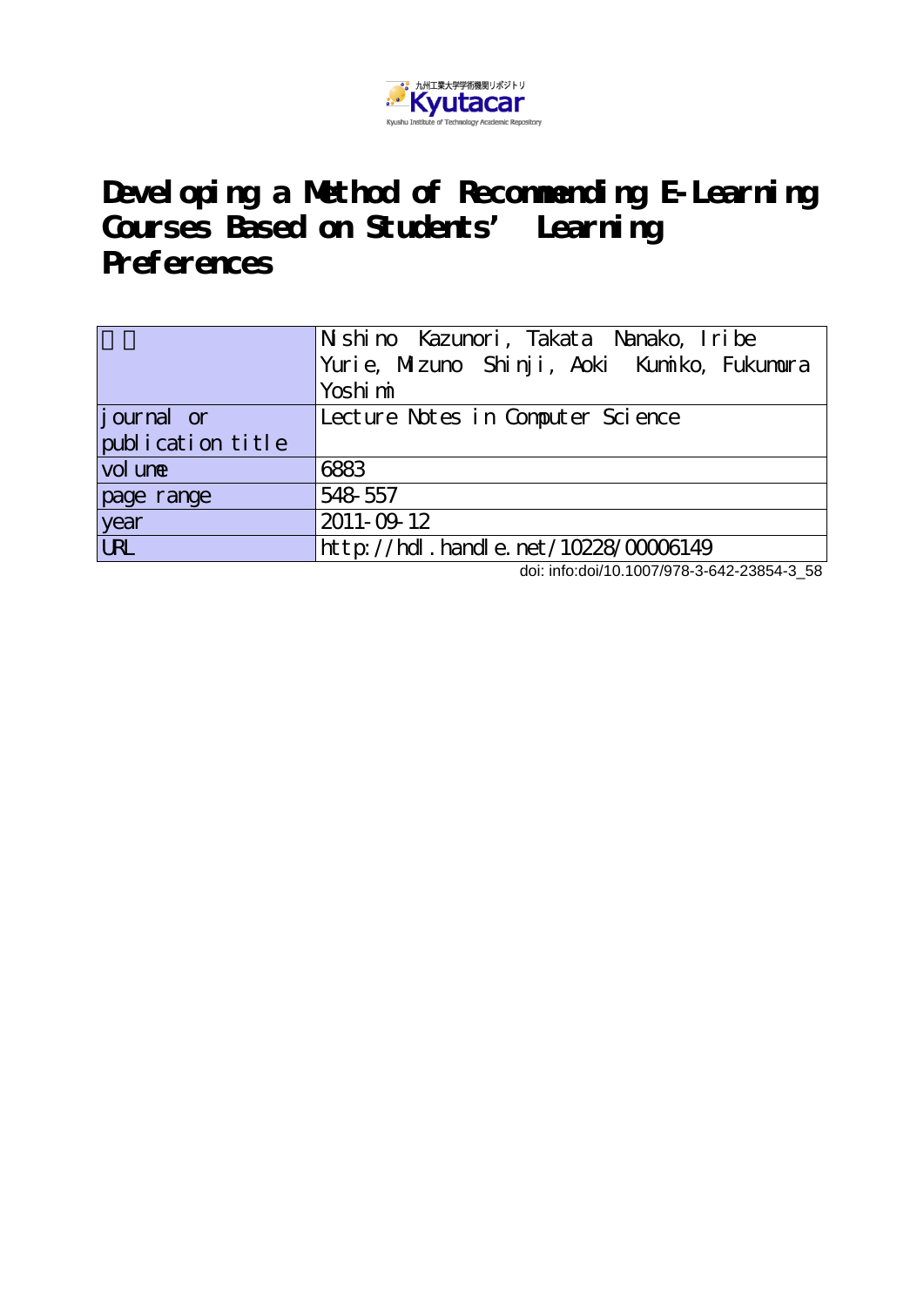# **Developing a Method of Recommending e-Learning Courses Based on Students' Learning Preferences**

Kazunori Nishino<sup>1,1</sup>, NanakoTakata<sup>2</sup>, Yurie Iribe<sup>3</sup>, Shinji Mizuno<sup>4</sup>, Kumiko Aoki<sup>5</sup>, Yoshimi Fukumura<sup>6</sup>,

<sup>1</sup>Kyushu Institute of Technology, Faculty of Computer Science and Systems Engineering, 680-4 Kawazu, Iizuka, Fukuoka, 820-8502 Japan 1 nishino@lai.kyutech.ac.jp, <sup>2</sup>takata@smile.kyutech.ac.jp, <sup>3</sup>iribe@imc.tut ac.jn <sup>4</sup>s. mizuno@aitech ac.jn <sup>3</sup>iribe@imc.tut.ac.jp, <sup>4</sup>s\_mizuno@aitech.ac.jp, <sup>5</sup>kaoki@oui.ac.jp, <sup>5</sup>kaoki@oui.ac kaoki@ouj.ac.jp, 6 fukumura@oberon.nagaokaut.ac.jp

**Abstract.**In designing e-learning, it is desirable that individual learner's learning style is considered. This study proposes a way to present the information about the expected adaptability of the course, in which a student wishes to enroll, based on the student's responses to the learning preference questionnaire administered at the beginning of the course. As the result of applying the real data to the model derived, it was confirmed that it would be possible to estimate the course adaptability before taking the course and to provide the information for the student to improve his/her course adaptability based on the student's responses to the learning preference questionnaire.

**Keywords:**e-learning, learning preferences, e-learning adaptability, recommending courses, multiple regression analysis

#### **1 Introduction**

In the period when learner-centered teaching and learning has been called for, it is important to think about providing learning environments that are suitable to learner's individual style and ability of learning. In the early days of e-learning, the learning materials tended to be limited to text and images due to the bandwidth and hardware constraints. As the improvement has been made in the information infrastructure of e-learning in general, nowadays audio, video, and animation are being used in e-learning materials in addition to text and images.

In terms of learning methods and environments, self-study with materials was a very common method in the early days of e-learning. In addition to the types of learning materials, the pedagogy of e-learning has started to change as more constructivistic methods of teaching and learning such as collaborative learning and project-based learning are being introduced to e-learning[1].

The functionalities of learning management systems (LMS) have also improved to allow active learning for students by enabling communication between instructors and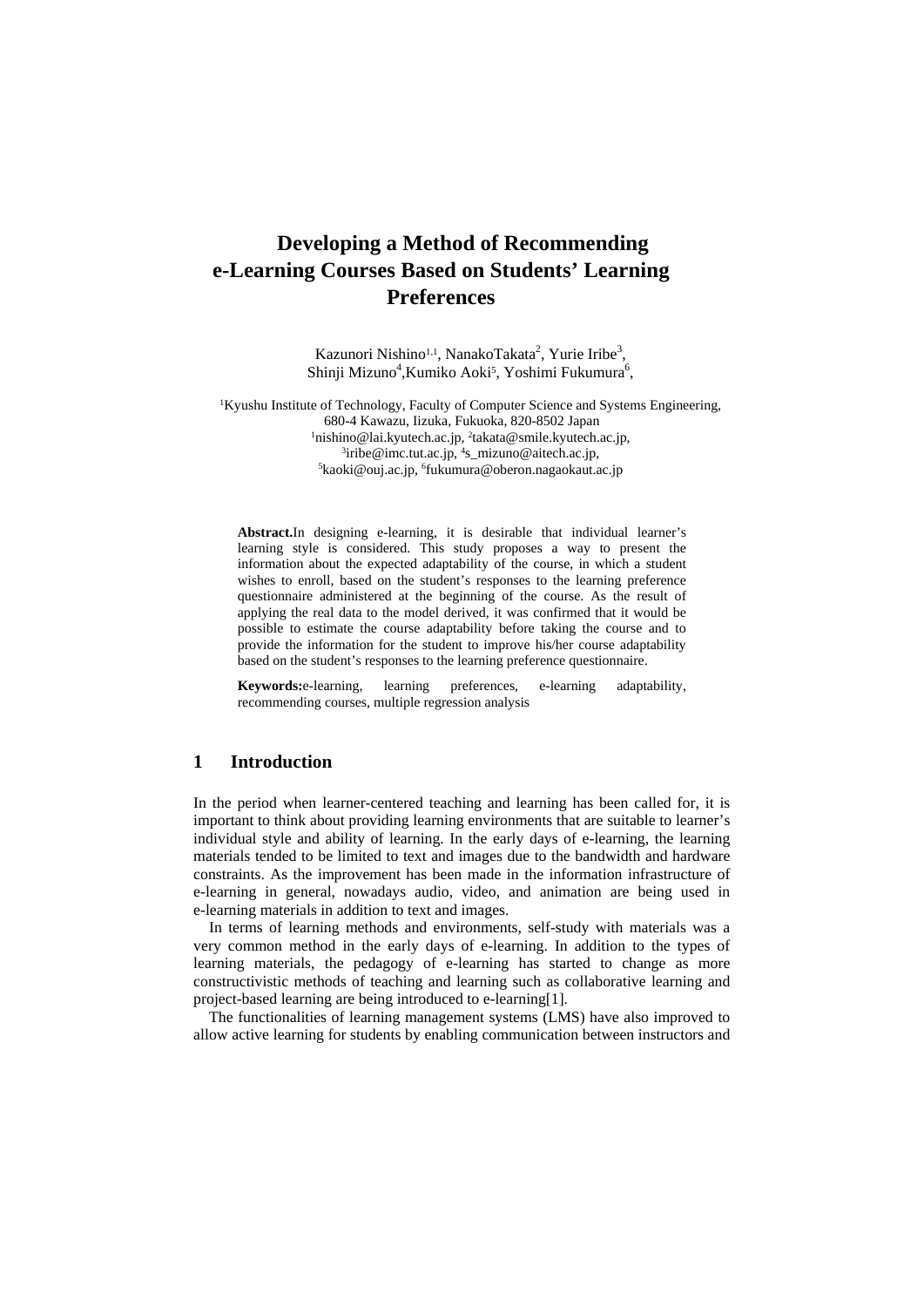students with the interface familiar to them [2], the use of audio and video, information sharing in virtual environments [3].

As stated above, thanks to the development of learning materials and pedagogies, it has become possible to provide learning materials, methods, and environments that are suitable to individual learner's learning style and preferences. However, it is not easy for a student to understand his/her own learning style and select suitable courses or materials among a vast number of choices. This paper looks at the learning style of e-learning learners and discusses the method to recommend suitable e-learning courses for the learners.

# **2 The Learning Management System in Consideration of Learning Styles**

#### **2.1 Research on Learning Styles in e-Learning**

Previously some studies were conducted using the Kolb's learning style [4] in developing computer-based training (CBT) [5] and examining the influence of learning styles on the "flow" experience and learning effectiveness in e-learning [6]. Other studies used GEFT (Group Embedded Figure Text) [7] to see the influence of learning styles and learning patterns on learning performance [8] and the instrument developed by Dunn, Dunn and Price [9] to build a system which provides learning environment suitable to the student's learning style [10].

E-learning has the potential to provide "learner-centered learning" and tends to be designed based on the pedagogy of providing learning environments according to the learners' needs, abilities, preferences and styles rather than providing uniform education without any consideration of individual needs and differences. Therefore, it is meaningful to provide students and teachers with information about the students' adaptability to e-learning courses by using a questionnaire on learning preferences in e-learning. Here we use the term "learning preferences" instead of "learning styles" as the term, "preferences" connotes more flexibility than "styles."

This study looks at learning preferences of students and the adaptability in e-learning courses.

#### **2.2 e-Learning Course Recommendation Based on Learning Preferences**

Asynchronous learning and the use of ICT (information and communication technologies) are typical characteristics of e-learning. As e-learning is usually conducted asynchronously, it requires more self-discipline of students in comparison with face-to-face classes. E-learning might be easier for students who want to learn at their own pace to continue and complete a study. However, it can be challenging for those who do not like studying on their own and prefer doing in face-to-face classes.

The use of learning management systems (LMS) can ease the distribution of course materials and the communication among students or between students and teaching staffs. However, the use of LMS in e-learning tends to become complex as its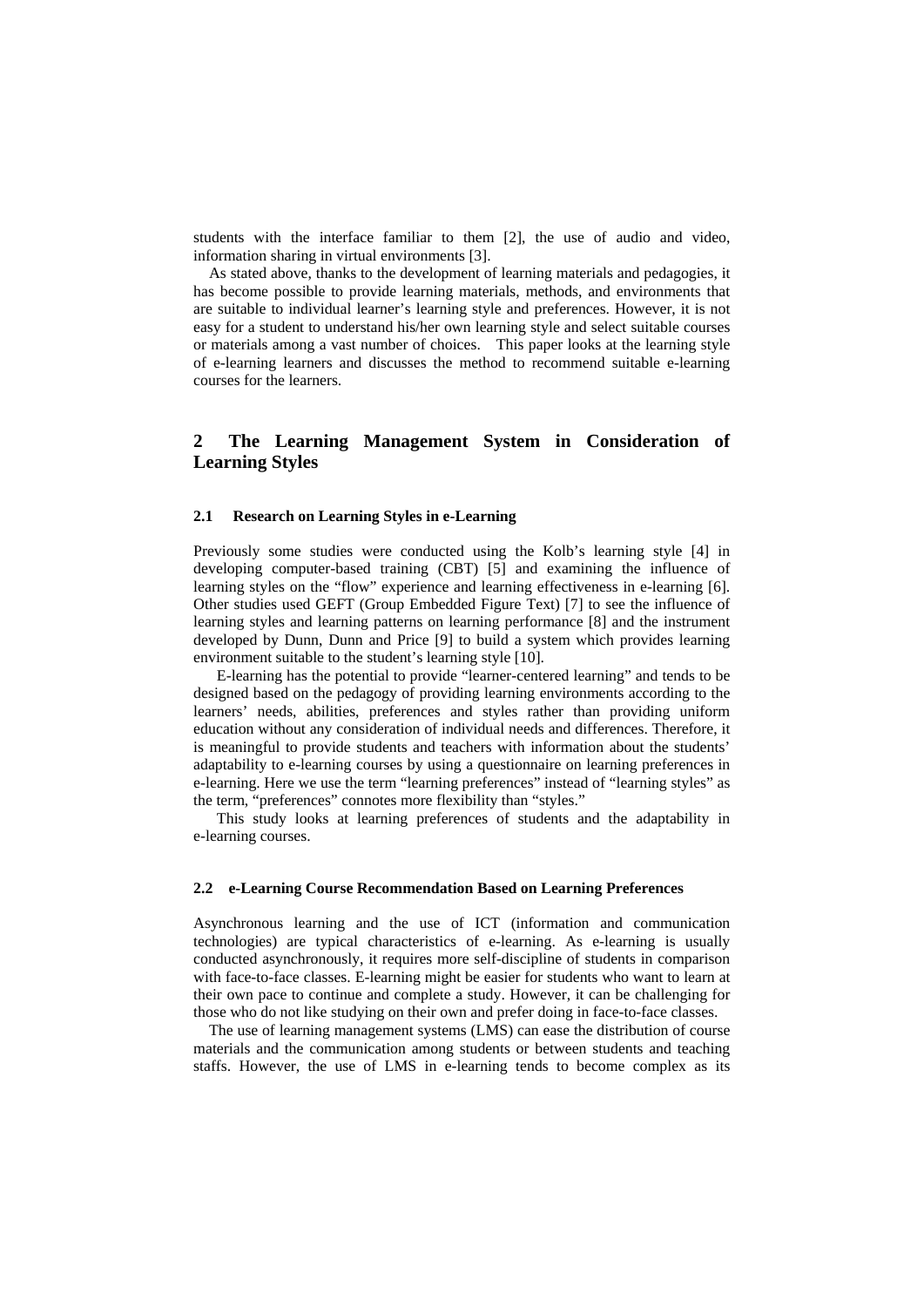functionality increases and may discourage those students who are not familiar with the ICT use. Accordingly, those who do not like asynchronous learning or the use of ICT may have the tendency to drop out in the middle of e-learning courses [11].

E-learning allows student-centered learning in which students themselves, instead of instructors, set the time, place and pace for their study. Therefore, it is desirable that students and their teachers know the students' learning preferences and their adaptability of e-learning courses in advance [12].

As shown in Fig. 1, therefore, we proposed a extended LMS that recommends e-learning courses suitable to a student based on his/her learning preferences. To investigate the learning preferences in e-learning, we developed learning preference questionnaire items asking preferences in studying, understanding, questioning, and doing homework [13]. To establish a learning environment that matches the learning preference of the student, we confirmed through multiple regression analyses that the adaptability to an e-learning course can be estimated before the student's taking the course based on his/her answers to the learning preference questionnaire [14].

In previous studies, the authors estimated the overall course adaptability of a student (instead of the adaptability for each individual course) based on the student's learning preferences [15]. However, in that way, though it could be determined whether the student is suitable for e-learning courses in general, neither it could estimate his/her adaptability to a particular e-learning course, nor it could suggest a suitable course for the student. In other words, the previous model could not provide detailed information to help students decide on which e-learning courses to take.

As shown in Fig. 1, therefore, this study conducts multiple regression analyses to suggest a student's adaptability to each course based on the past students' data of learning preferences and the adaptability of the course. Using the multiple regression



Fig.1. The system of recommending e-learning courses suitable to a student in consideration of the student's learning preferences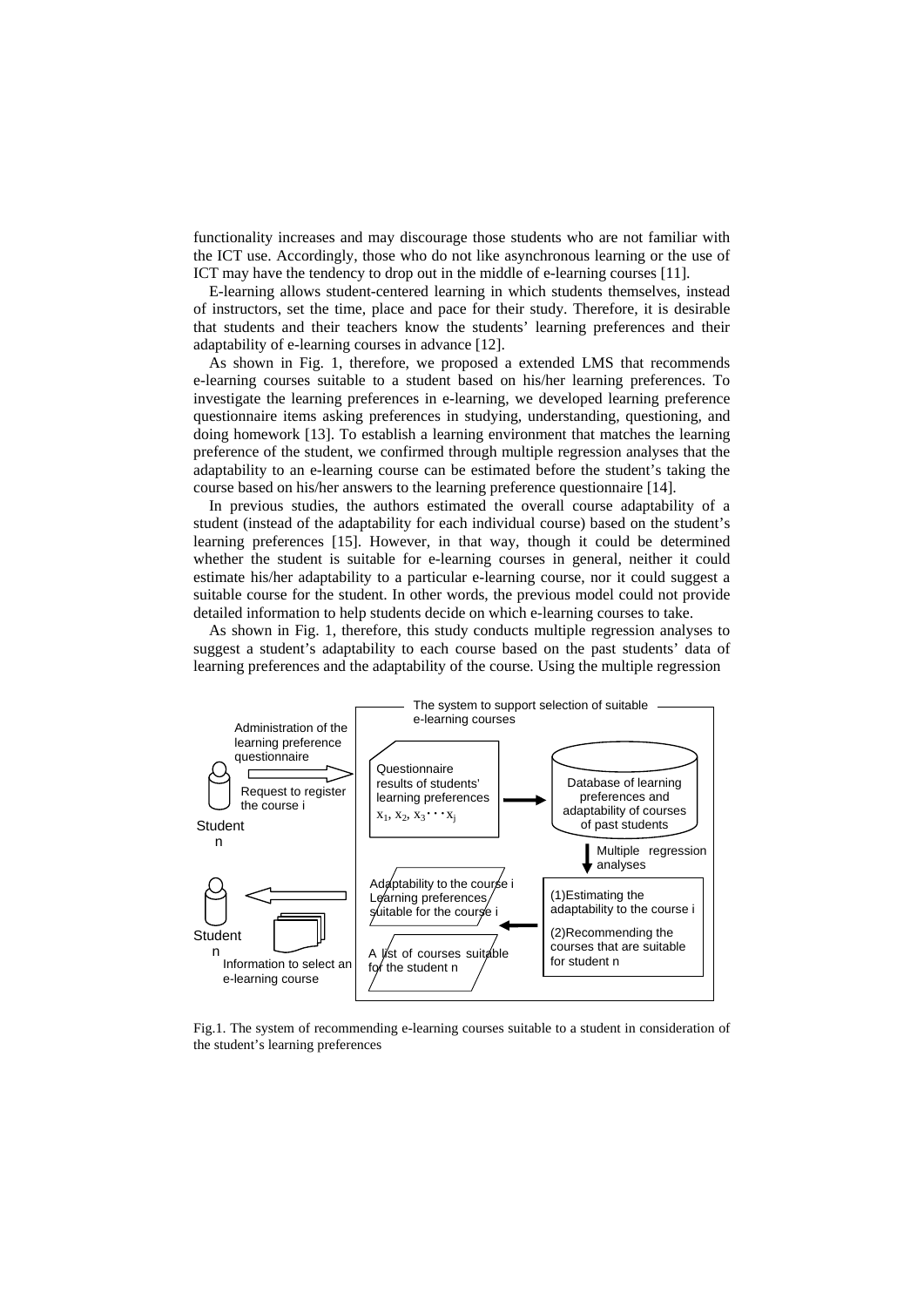model, a student can be informed of his/her adaptability to a particular e-learning course beforehand. At the same time, it can be known which learning preferences are suitable for taking the course successfully. In addition, we examine the ways to suggest the courses that are considered to be more suitable to the student.

### **3 Predicting e-Learning Course Adaptability Based on Learning Preferences**

#### **3.1 Survey on Learning Preferences**

eHELP (e-learning for Higher Education Linkage Project) is one of the biggest collaborative e-learning projects in Japan, aiming at credit transfer through e-learning among universities and colleges of technology. As of 2010, 6 universities, 17 colleges of technology and one institution participated in the project and the total of about 1000 students were enrolled in at least one of the 60 full online e-learning courses on engineering subjects. Most of the enrolled students had the experience of using ICT in face-to-face classes, but little experience of taking fully-online courses. The 60 courses offered through eHELP are independent of one another, and no prerequisite is required for taking any course.

The questionnaire on learning preferences was administered to those students who enrolled in the eHELP. Students take a few full online courses offered by other institutions in parallel to taking courses offered by their own institution. In taking an e-learning course, a student studies the content which is equivalent to 15 face-to-face classes (90 minutes per class). For example, the course, Information Society and Information Ethics, followed the cohort base model and the students studied online learning materials (including PowerPoint slides and lecture videos) provided weekly. In another course, e-Management Information Mathematics, the students carried out learning activities such as watching lecture videos using graphics and taking quizzes.

The study discussed here was conducted at the beginning of the spring semester in 2009 and 2010. All the items in the questionnaire were asked with the 7-point Likert-type scale; from 1 being "don't agree at all" to 7 "agree strongly," and we obtained valid responses from 77 students. We discarded responses that had marked all the same points regardless of reverse coded (i.e., negatively phrased) items. The questionnaire consists of 33 items asking preferences in studying, understanding, questioning, and doing homework in terms of asynchronous learning (async) and the use of ICT (with ICT) (see Appendix 1). The questionnaire was made available online and students accessed the questionnaire online.

#### **3.2 Survey on e-Learning Course Adaptability**

When the learning preference questionnaire was administered, the questionnaire on e-learning course adaptability was also administered to the students who enrolled in eHELP courses. The items in the questionnaire are shown in the Table 1. The questionnaire consists of 10 items asking psychological aspects of learning such as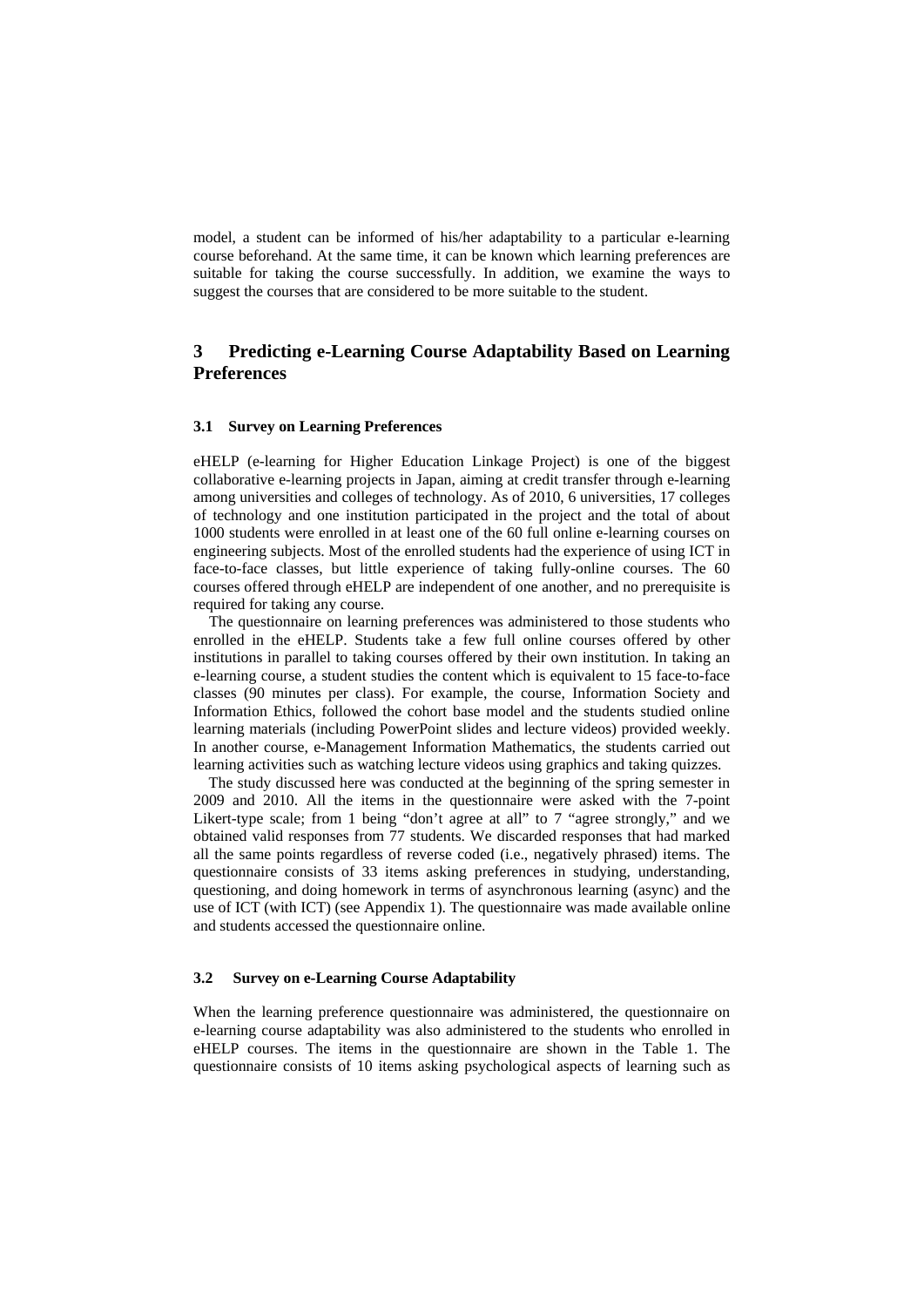the level of students' understanding and the level of satisfaction. In this study, in order to make the student's course adaptability a single variable, the mean of 10 items was calculated for each student and defined as the adaptability score for the particular course. Then, the method to estimate the course adaptability for another student before taking the course is explored.

The questionnaire (see Table 1) was administered online to the students enrolled in each of the eHELP courses upon their completion of the course and 69 completed responses were obtained at the end of the spring semester in 2009 and 2010. All the items in the questionnaire were asked with the 7-point Likert-type scale; from 1 being "don't agree at all" to 7 "agree strongly." The scores for the item (g) and (h) were reverse-coded. The reverse-coded items were recoded to adjust to the other items.

**Table 1**. The question items in the e-learning course adaptability questionnaire

| Item                                                                                             | Mean |  |  |
|--------------------------------------------------------------------------------------------------|------|--|--|
| (a) The content of this e-learning course is more understandable than regular class<br>contents. | 4.03 |  |  |
| (b) The style of learning of this e-learning course is easier to learn than regular<br>classes.  |      |  |  |
| (c) The pace of this e-learning course is more suitable than regular classes.                    | 4.30 |  |  |
| (d) This e-learning course is more satisfying than regular classes.                              |      |  |  |
| (e) This e-learning course is more effective than regular classes.                               |      |  |  |
| (f) This e-learning course is more interesting than regular classes.                             |      |  |  |
| (g) This e-learning course makes me more tired than regular classes. (recoded)                   |      |  |  |
| (h) This e-learning course makes me more nervous than regular classes. (recoded)                 | 5.14 |  |  |
| (i) This e-learning course brings me more endeavor than regular classes.                         |      |  |  |
| (i) This e-learning course brings me more motivation than regular classes.                       |      |  |  |

#### **3.3 Developing the Multiple Regression Model**

In this section, we discuss the way to estimate the course adaptability based on the learning preference scores obtained at the beginning of the course. The course adaptability score (the mean of all the ten items in the Table 1) is calculated using the multiple regression model with learning preferences as independent variables. In order to estimate the adaptability to the e-learning course i, a multiple regression model was developed by using several independent variables extracted from the 33 items in the learning preference questionnaire administered at the beginning of the course i. The way to develop the model is described below:

(Step 1) Calculate correlation coefficients between results from each of the items in the learning preference questionnaire and the adaptability score to the course i.

(Step 2) List the items in a descending order based on their correlation coefficients and select the top eight.

(Step 3) Based on the correlation matrix of the above eight items, select the item pair that shows the highest correlation coefficient. Then, drop the one which has the lower correlation coefficient with the course adaptability score.

(Step 4) Create the multiple regression model for the course adaptability using the remaining items described above.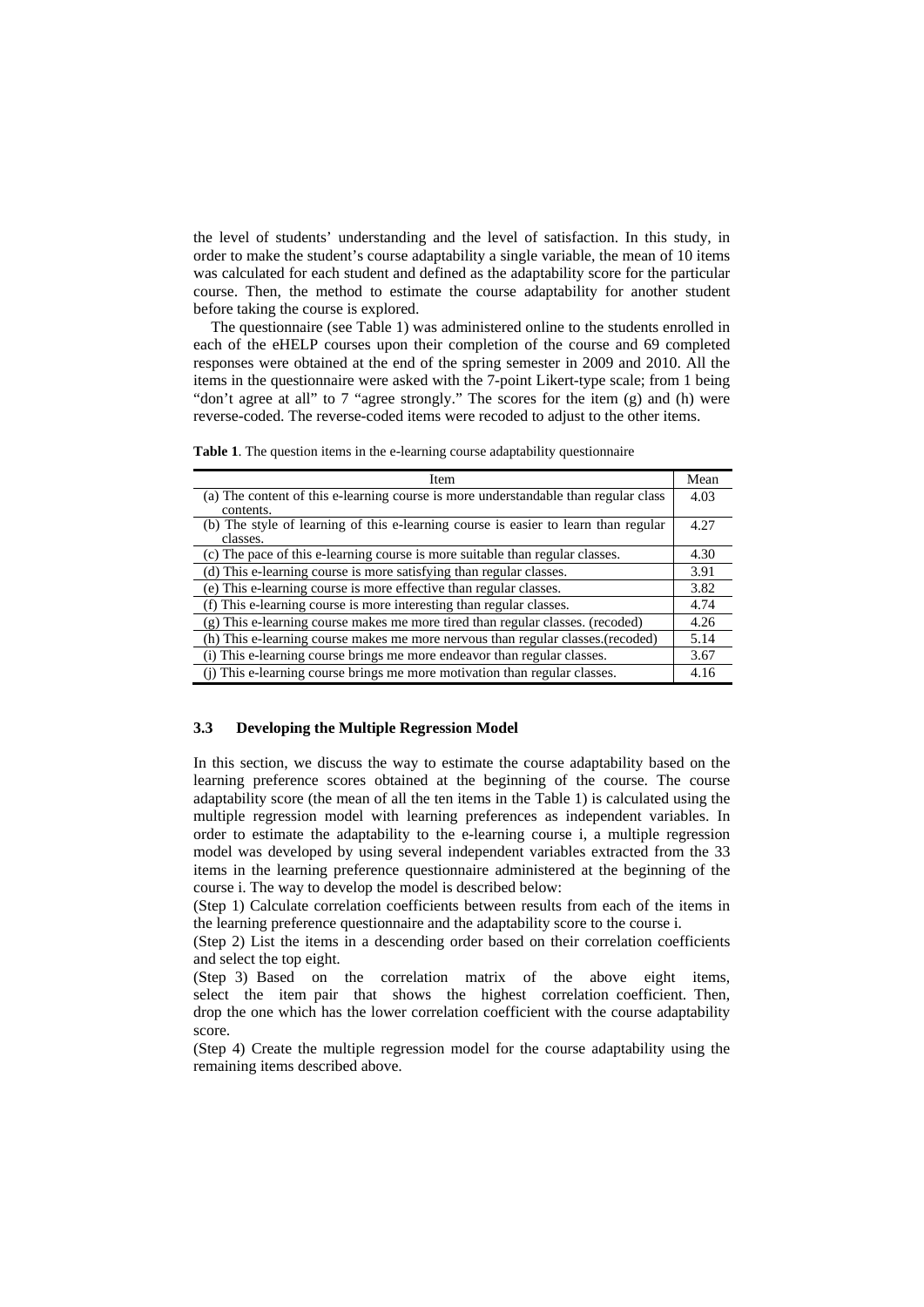(Step 5) Analyze the existence of multicollinearity among the items selected and drop the item that is suspected to have a high multicollinearity.

(Step 6) Drop the item which has the high p-value.

The remaining items are eventually used to develop the multiple regression model for the course adaptability.

#### **4 Estimation of the Course Adaptability**

For the course A that had the largest number of registered students in the spring semester of 2009 and 2010, using the steps described above, the course adaptability is estimated based on the learning preference scores that were measured at the beginning of each course (18 responses to each of the 33 items).

The correlation coefficient of the selected items from the learning preferences measure for the course adaptability score was shown in Table 2 (Step 1 and 2).

Next, the correlation matrix of the eight selected items that have the higher correlation coefficients is created and is shown in Table 3. Regarding q28 and q15 as well as  $a30$  and  $a15$  that are correlated highly (as underlined in Table 3),  $q15$ , which has a lower correlation with the course adaptability, is dropped (Step 3).

The partial regression coefficients and p-values in the multiple regression model for the adaptability to the course A are shown in Table 4 (Step 4). Concerning  $x(q10)$  and x(q28), their partial regression coefficients are minus and show the possibility of multicollinearity. Therefore, these two items are also dropped (Step 5).

Then another multiple regression analysis for the adaptability to the course A is conducted using the remaining five items. Finally, the two items with relatively high p-values (q21 and q19) are dropped and the model below is created (Step 6).

$$
y_a=0.245x(q11)+0.168x(q30)+0.246x(q8)+1.401 (R^2=0.559)
$$
 (1)

The correlation coefficient between the course adaptability score calculated using the above model  $(y_a)$  and the course adaptability score measured at the end of the course is 0.748 that shows a high correlation between the two. Fig. 2 shows the correlation between the calculated scores of the course adaptability and measured ones.

Based on these results, the adaptability score to the course A can be estimated by applying the responses for q11, q30, and q8 to the multiple regression model described above **(1)**. Furthermore, as the adaptability scores to the course A have positive correlations with all the three items (i.e., q11, q30 and q8), it can be expected that increasing those learning preferences will raise the adaptability to the course A.

Then, the adaptability to the course B was also estimated based on 18 responses of the students enrolled in spring semester of2009 and 2010 to the learning preference questionnaire at the beginning of the course as described in 3.3.

$$
y_b=0.130x(q22)+0.145x(q26)+0.080x(q33)+2.775 (R^2=0.407)
$$
 (2)

As a result, the correlation coefficient between the calculated adaptability scores to the course B  $(y_b)$  and the actually measured scores was found to be 0.638, showing a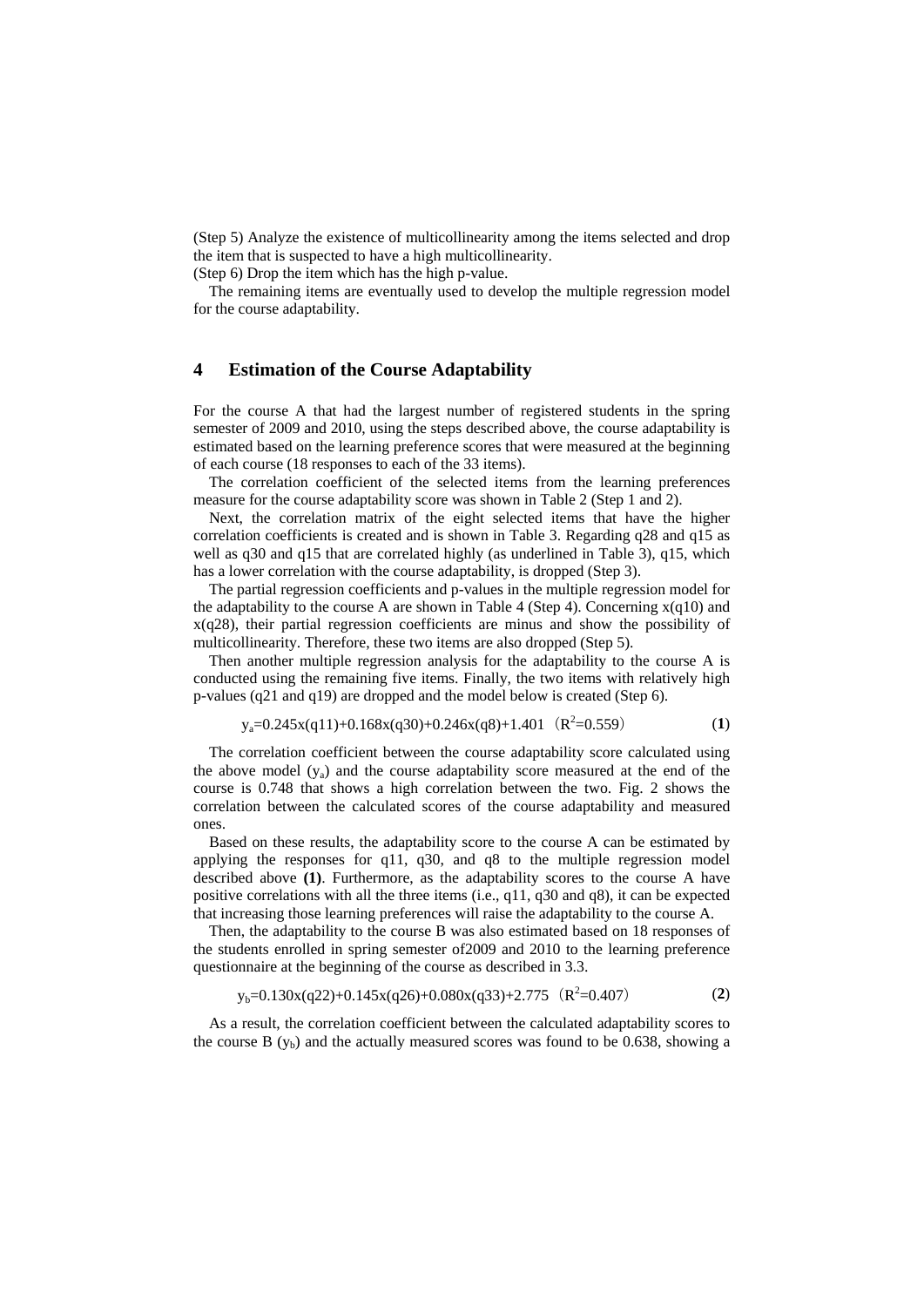relatively strong correlation. Fig. 3 shows the correlation between the calculated scores and the measured scores of the course adaptability.

Based on these results, it has become possible to estimate the adaptability to the course B for a student before taking the course by applying the student's responses to the question times q22, q26 and q33 in the learning preference questionnaire to the multiple regression model described above. In addition, as the positive correlation was found between the responses to the learning preference questionnaire items (i.e., q22, q26, and q33) and the adaptability scores to the course B, it could be said that making the students' learning preferences more positive with respects to the above three items will result in heightening their adaptability to the course B.

The course A and the course B differ in the items in the learning preference questionnaire that contribute to the estimation of the course adaptability. Therefore, it is possible to recommend courses that are suitable for the learning preferences of a particular student as the items on the learning preference questionnaire that contribute to the adaptability differ among different courses. In addition, in the same way the course adaptability for the courses A and B are calculated, the adaptability for each of the remaining courses can be calculated using the multiple regression model and the list of e-learning courses that are suitable for a particular student can be provided before the courses start.

Table 2.Correlation Coefficients Between the Course Adaptability and the Learning Preferences (showing only the eight items with the highest correlation coefficients)

| Question items              |       | a30   | a8    | a21   | a28             |       |       |
|-----------------------------|-------|-------|-------|-------|-----------------|-------|-------|
| Correlation<br>coefficients | 0.533 | 0.359 | 0.344 | 0.321 | $0.292$ $0.219$ | 0.215 | 0.209 |

|     | q11      | q30      | q8       | q21   | q10   | q28   | q15   | q19   |
|-----|----------|----------|----------|-------|-------|-------|-------|-------|
| q11 | 1.000    |          |          |       |       |       |       |       |
| q30 | 0.548    | 1.000    |          |       |       |       |       |       |
| q8  | $-0.182$ | $-0.414$ | 1.000    |       |       |       |       |       |
| q21 | 0.124    | $-0.158$ | 0.435    | 1.000 |       |       |       |       |
| q10 | 0.374    | 0.207    | 0.069    | 0.269 | 1.000 |       |       |       |
| q28 | 0.345    | 0.448    | 0.084    | 0.494 | 0.249 | 1.000 |       |       |
| q15 | 0.294    | 0.632    | $-0.203$ | 0.083 | 0.251 | 0.723 | 1.000 |       |
| q19 | 0.371    | 0.081    | $-0.053$ | 0.081 | 0.099 | 0.339 | 0.185 | 1.000 |

Table 3.Correlation Matrix of the 8 Items

Table 4.Partial Regression Coefficients and p-Value in the Multiple Regression Model with 7 Independent Variables  $(x(qI1)$  and  $x(q30)$  indicate each independent variable)

| Independent<br>variable           | x(a11) | x(q30) | x(q8) | x(q21) | x(q10)  | x(q28)   | x(q19) | Error |
|-----------------------------------|--------|--------|-------|--------|---------|----------|--------|-------|
| Partial regression<br>coefficient | 0.195  | 0.339  | 0.255 | 0.125  | $-0.06$ | $-0.211$ | 0.104  | 1.109 |
| P-Value                           | 0.186  | 0.038  | 0.021 | 0.148  | 0.453   | 0.106    | 0.359  | 0.168 |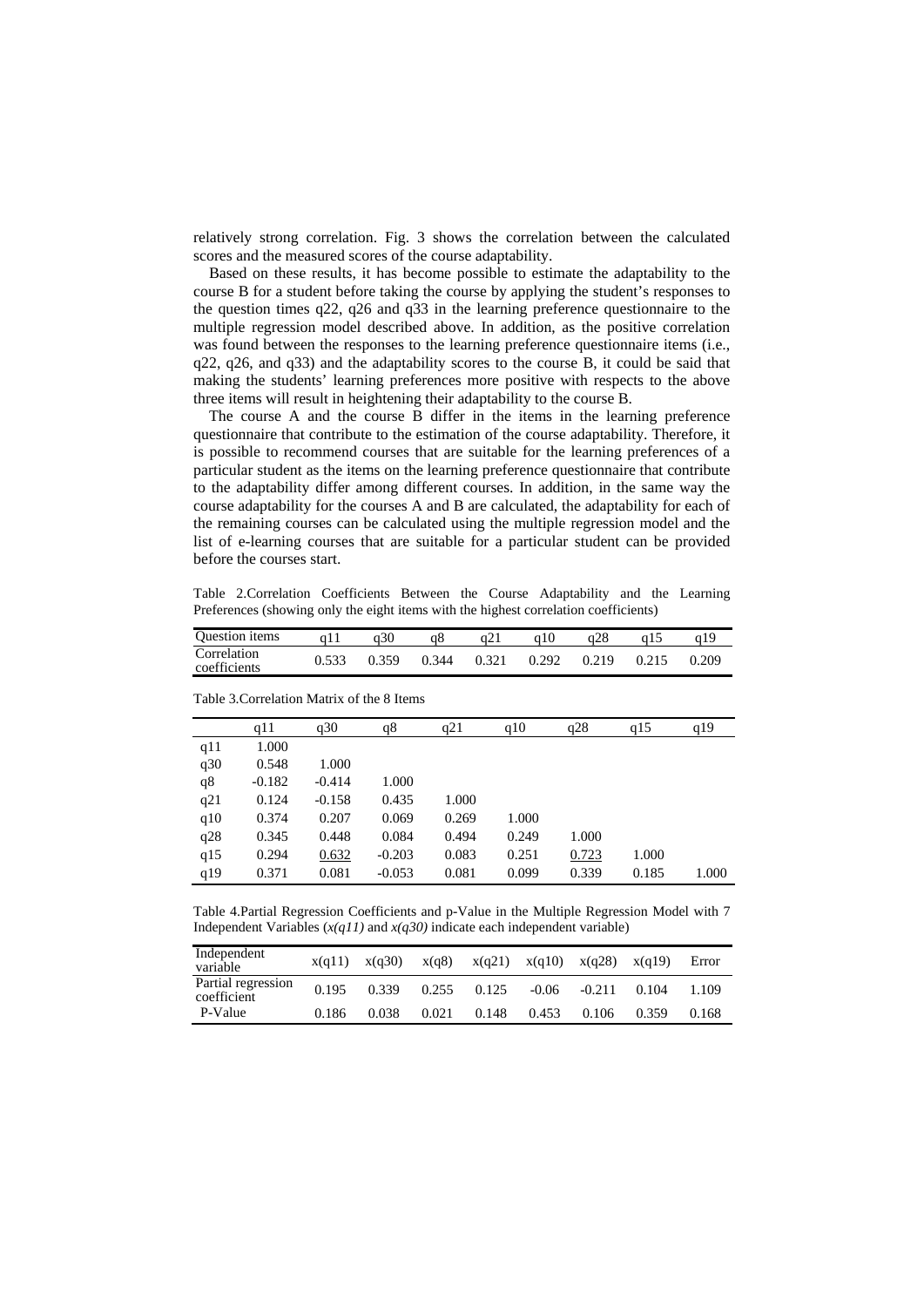Table 5.Partial Regression Coefficients and p-Value in the Multiple Regression Model with 3 Independent Variables



**Fig. 2.** The Correlation Between the Calculated Scores of the Adaptability to the Course A and the Measured Ones

**Fig. 3.** The Correlation Between the Calculated Scores of the Adaptability to the Course B and the Measured Ones

## **5 Conclusion**

It is desirable that the learning methods, materials, and environments that are suitable to the learner's learning style are designed in order to improve the learning outcome in e-learning. In this study, the multiple regression model for estimating the adaptability to a particular e-learning course based on the student's learning preferences was derived from the past data concerning the relationship between learning preferences and the course adaptability of the students who enrolled in an e-learning course through eHELP. As a result, it was found that the adaptability to a particular course could be estimated based on the student's responses to the learning preferences questionnaire and suggestions for appropriate learning preferences could be made to the student to improve the course adaptability. In addition, it was found to be possible to recommend a list of courses suitable to a particular student based on his/her learning preferences.

At present, we developed the multiple regression model for only two courses because they were the only courses that had 15 or more students. In the future, we would like to develop multiple regression models for as many courses as possible by increasing the student enrolment in each course. In addition, we would like to improve the question items on the learning preference questionnaire in order to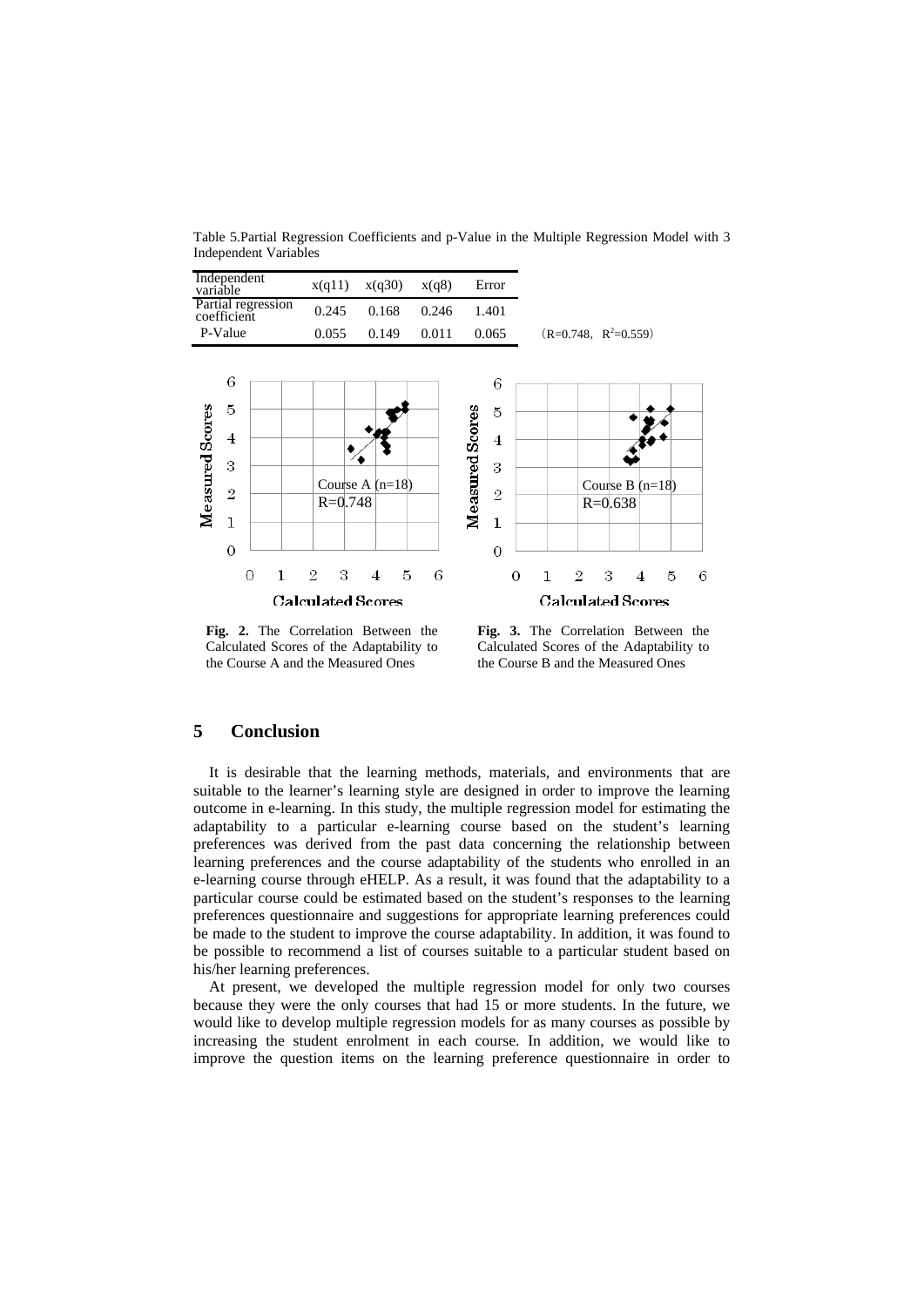estimate the students' course adaptability more accurately. Furthermore, we would like to develop a system within a learning management system (LMS) that automatically provides students with the relevant course information to select e-learning courses appropriate for the students.

#### **References**

- 1. Yukawa, T., Takahashi, H and Fukumra, Y.: Online collaboration support tools for project-based learning of embedded software design, KES2009, pp.53--538. Springer, Santiago (2009)
- 2. Yukawa, T., Suzuki,I. and Fukumra, Y.: A cross-LMS chat system and its evaluation, ED-MEDIA2009, pp.1340--1345 (2009)
- 3. Kanematsu, H., Fukumura, Y., et al.: Practice and evaluation of problem based learning in Metaverse, ED-MEDIA2009, pp.2862--2870 (2009)
- 4. Kolb, D.A.: LSI Learning-Style Inventory.McBer& Company.Training Resources Group, Boston, MA (1985)
- 5. Henke, H.: Learning Theory: Applying Kolb's Learning Style Inventory with Computer Based Training. In: A Project paper for A Course on Learning Theory (1996)
- 6. Rong, W.J. and Min, Y.S.: The effects of learning style and flow experience on the effectiveness of e-learning. Fifth IEEE International Conference on Advanced Learning Technologies. pp.802--805 (1996)
- 7. Witkin, H., Oltman, P., Raskin, E. and Karp, S.: A Manual for The Group Embedded Figures Test. Palo Alto; California (1971)
- 8. Lu, J., Yu, C.S. and Liu, C.: Learning style, learning patterns, and learning performance in a WebCT-based MIS course. Information & Management, pp. 497--507 (2003)
- 9. Dunn, R., Dunn, K. and Price, G.E.: The Learning Style Inventory. Lawrence, KS: Price Systems (1989)
- 10. Wolf, C. and Weaver, I.: Towards 'learning style'-based e-learning in computer science education, Australasian Computing Education Conference (ACE2003), vol. 20, (2003)
- 11. Fuwa, Y., Ushiro, M., Kunimune, H., Niimura, M.: Efforts toward the Establishment of Quality Assurances for Adults Students of Distance Learning on e-Learning System -Practice and Evaluations of Support and Advice Activities-.Journal of Multimedia Aided Education Research, vol.3, no.2, pp.13--23 (2007)
- 12. Nishino, K., Ohno, T., Mizuno, S., Aoki, K., Fukumura, Y.: A Study on learning Styles of Japanese e-learning learners. In: 11<sup>th</sup> International Conference on Humans and Computers, pp.299--302. Nagaoka (2008)
- 13. Nishino, K., Toya, H., Mizuno, S., Aoki, K. and Fukumura, Y.: The relationship between the learning styles of the students and their e-learning course adaptability, KES2009, pp.53--546. Springer, Santiago (2009)
- 14. Nishino, K., Iribe, Y., Mizuno, S., Aoki, K. and Fukumura, Y.: An analysis of learning preference and e-learning suitability for effective e-learning architecture", Intelligent Decision Technology 4, pp.269--276. IOS Press (2010)
- 15. Nishino, K.,Shimoda,Iribe, Y., T., Mizuno, S., Aoki, K. and Fukumura, Y.: Predicting e-Learning Course Adaptability and Changes in LearningPreferences after Taking e-Learning Course, KES2010, pp.14--152. Springer, Cardiff (2010)